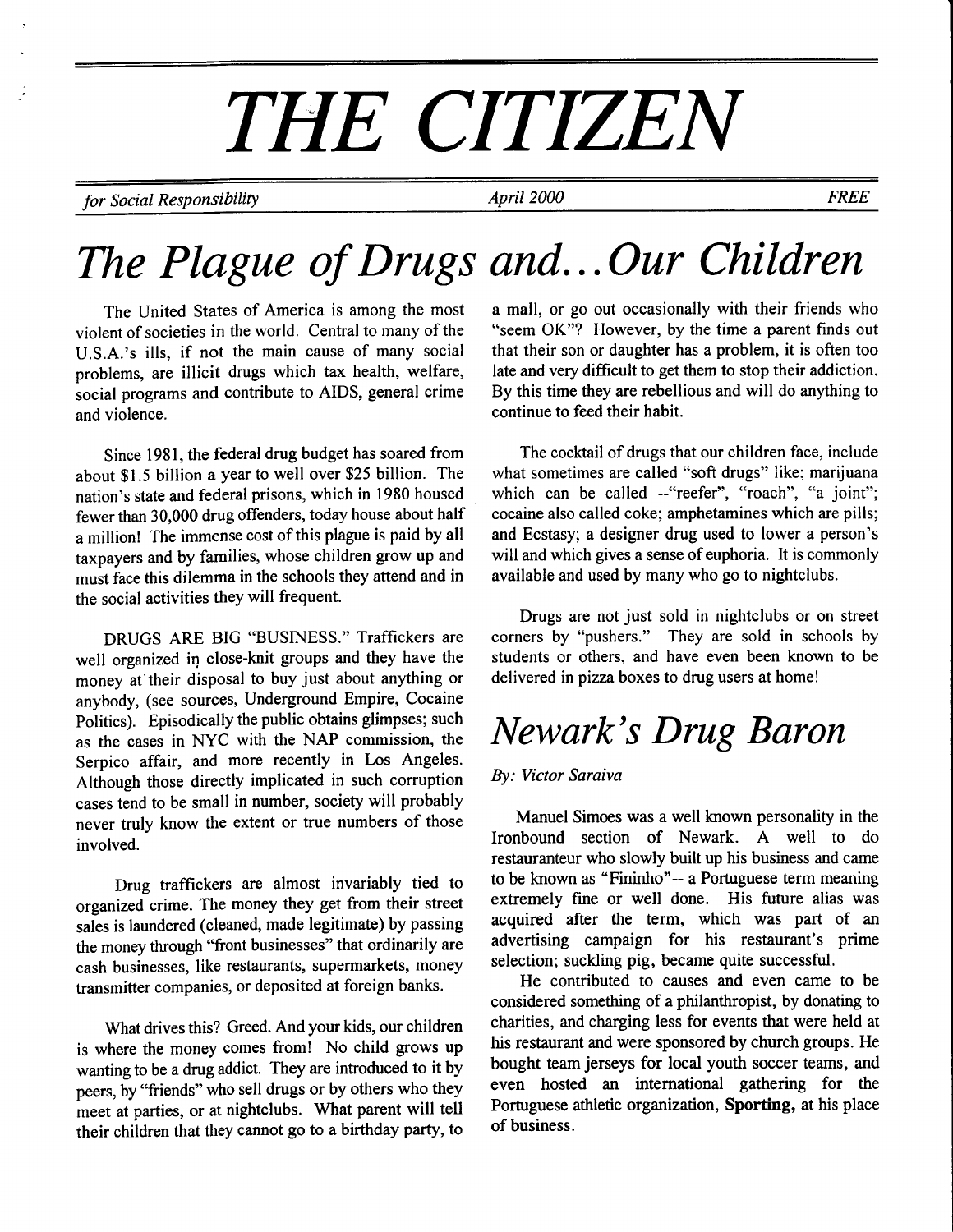Then, in the mid 80's he sold his well known restaurant on Jefferson Street, in Newark, packed his bags and returned to his native land--Portugal.

Upon arriving, he purchased a professional soccer team. built an athletic stadium, got involved in real estate and opened a nighrclub, in a prime location in one of the largest cities of Portugal.

Within seven years of returning to his homeland he was finally arrested by the Portuguese Federal Police for trafficking in cocaine. His odyssey which was detailed in the Sabado Magazine (see sources), links Mr. Simoes to the then existent Cali cartel in Colombia. He and his henchmen imported cocaine smuggled inside industrial equipment that was made of iron and lead, and resistant to X-rays. The drug was then sold at his nightclub and on the street.

In retrospect one must wonder how Mr. Simoes, whom I knew as a hard working, rather simple, unassuming and unthreatening individual, was able to amass such "underworld connections" and involve himself in such a life. Indeed, his wealth was built here in this city, and many of his acquaintances and business associates were from here. Many still, are here.

One is left to wonder and speculate...

"1996 Monitoring the Future Study"  $8<sup>th</sup>$ ,  $10<sup>th</sup>$  and  $12<sup>th</sup>$  graders 1991-1996

 $\mathcal{L}$ 

#### Percent of U.S. Students Who Have Used Anv ILLICIT Drug During Lifetime \*

| <b>GRADE</b>    | 1991  | 1996  |  |
|-----------------|-------|-------|--|
| 8 <sup>TH</sup> | 18.7% | 31.2% |  |
| $10^{TH}$       | 30.6% | 45.4% |  |
| $12^{TH}$       | 44.1% | 50.8% |  |

\* SOURCE Natiorcl Institute on Drug and Alcohol Abuse

| GRADE              | 1991 | 1996 |  |
|--------------------|------|------|--|
| 8™                 | 1.1% | 3.0% |  |
| $10^{TH}$          | 2.2% | 4.2% |  |
| $12$ <sup>TH</sup> | 3.5% | 4.9% |  |

#### \* SOURCE National Iwtitute on Drug and Alcohol Abuse

# What can we do ?

Plenty ! We can educate our children to know what drugs truly are about...victimization, and greed. You can help our children avoid this plague, teach them to defend themselves before they face the danger through peer pressure. Knowledge is power. Nearly all studies into the drug epidemic agree on one point--prevention is the key.

According to a leading anti-drug grassroots organization; RED RIBBON WORKS, which began in honor of a slain DEA (Drug Enforcement Administration) undercover agent; parents are crucial in the fight against drugs. RED RIBBON suggests the following;

l. Spend quality time with your children. Know what is troubling them. Help them resolve problems by considering options.

2. Give your children chores to do around the home. Give them responsibilities that contribute to the family and its "togetherness."

3. Establish family boundaries; explain what is acceptable behavior and what is not. Don't be excessively judgmental. Teach your children how to foresee the consequences of his or her actions.

4. FIELP YOUR CHILD SAY NO. Show your child that there are times when they must think through a situation; (Where are we going ? Who is involved ? What can happen if I do this ?) Help your children understand that they can always say no and walk away from the situation. They can say something like; My mom will ground me till I'm 30 if she finds out.

5. Role play with your child, how to get out of a bad situation. Pick a code word like, Aunt Maggie or spaghetti, so that your child can call you if he/she needs to get away from a potentially bad situation. For

#### Percent of U.S. Students Who Have Used COCAINE During the Last Twelve Months \*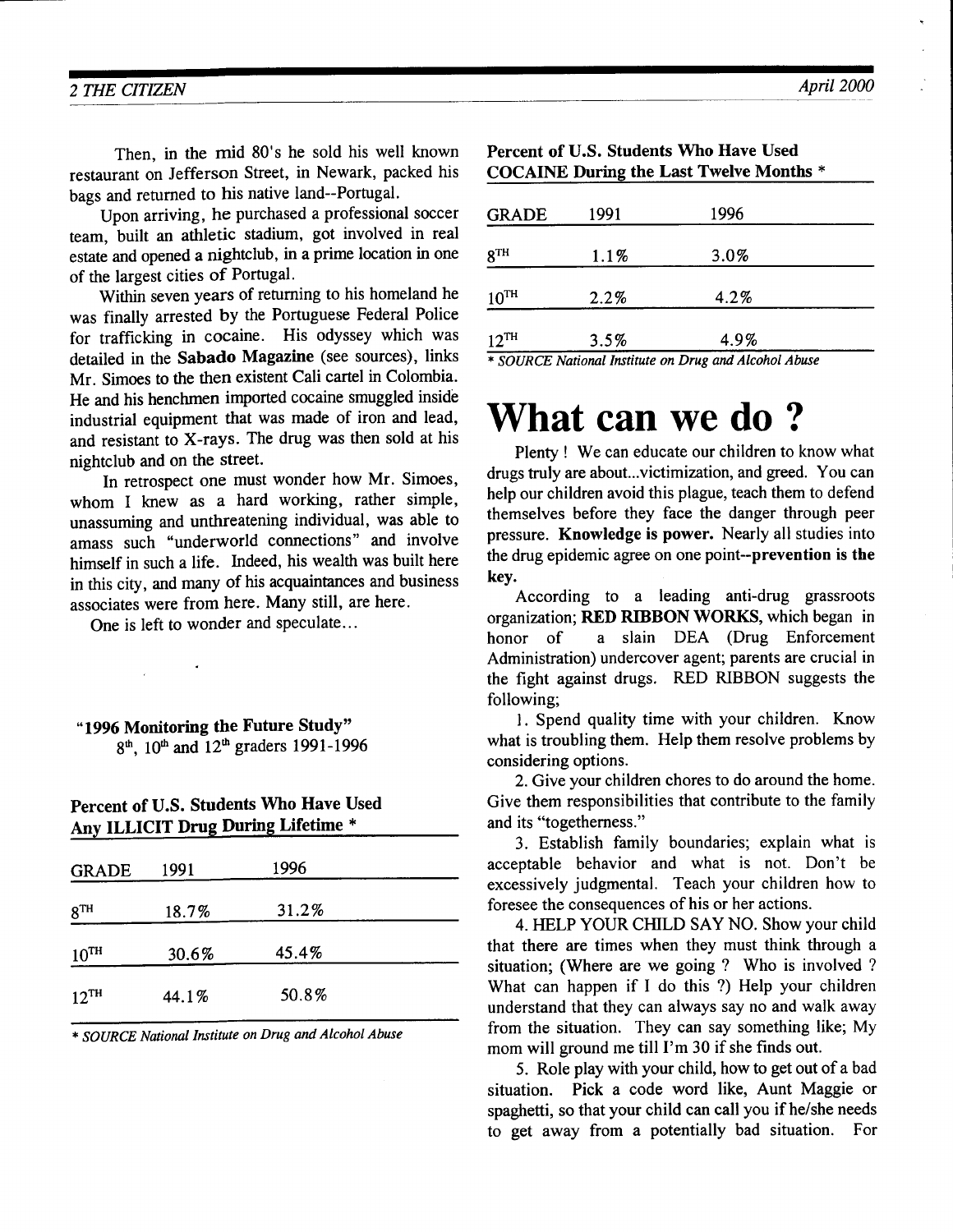#### 3 THE CITIZEN April 2000

example he or she is at a party, and things are getting out of hand and your child wants to be picked up by you. The code word allows them to save face, escape peer pressure, and stay safe.

In a recent Parade Magazine interview with Gen. Barry McCaffrey, the federal government's drug czar, he outlined some additional points which all parents should heed;

l. Know your child's friends and spend time with them.

2. Show enthusiasm about what your children think is important. Do fun things as a family.

3. Make your home a positive and a good place to be.

4.Be a nosy parent. Know where they go, what they do and who they are with. Let your children know why you want to know; to make them safe and because you love them.

Whatever you decide to do, one thing you can never do; be apathetic and think the problem will go away. It won't. Evil thrives when good people do nothing !

# One Person can Make a Difference

Enrique Camafena made a difference. Known by his friends as Kiki, he died in the line of duty as an undercover DEA agent. Kiki came to this country with his family from Mexico and gew up amid the difficulties of our inner cities. He saw his friends and neighbors get caught up in gang violence, crime and what he saw as the primary culprit of much of the violence--drugs.

Although his family could not afford to put him through college, he stayed in school, worked his way through school and obtained a degree in criminal justice. He eventually joined the DEA, our government's special police force which works to keep drugs from coming into this country.

His work was dangerous, he knew this and so did his family. His mother asked him not to do it because she was afraid for him, but he said, " NO, even if I'm only one person, Ican make a difference" (see source: Red Ribbon Works).

While he was working undercover in Mexico, he was assassinated by those whom he was gathering evidence against for trafficking in drugs. Kiki's death was supposed to be a statement by the drug lords to instill fear among law enforcement and the public. lnstead, Kiki's death created a martyr, and led to public outrage. To honor him his family, and friends wore red ribbons. As his story spread across our nation others also wore red ribbons. Now October 23rd- 3lst is celebrated as Red Ribbon Week, to remember Kiki and as a way for all Americans to make a statement; that we too are fed up with this plague !

# EDITORIAL

The Citizen for Social Responsibility is a grassroots organization which has been founded to address social, moral, and civil rights issues of concern in our society. It does not seek monetary profit. It is based in Newark, NJ. The editor of The Citizen is Victor Saraiva. Our editor has a Bachelor of Arts degree from Rutgers University, worked for several years in banking and effective 1995, as a result of his experiences of working and living in the city of Newark, he resolved to combat the growing menace of corruption tied to drug traffic. In that same year, he lodged a complaint with the FBI concerning a group active in the City of Newark. To date no action tied to that complaint has materialized. He has since, been subjected to various, often quite subtle, forms of harassment and intimidation. Articles which Mr. Saraiva has written and submitted for publication, have been censured by simply not being published. As a result, The Citizen was "born."

Although we will explore various issues, we are particularly concerned with the drug epidemic, whose effects are methodically destroying the very fabric of our society. Quite often drugs, have an impact similar to what can be described as a social weapon that is aimed at poor neighborhoods, the working poor, and at minorities. Its effects literally destroy families, and the cohesion (togetherness) of a neighborhood or social group. Therefore drugs truly can be seen as a social weapon.

What is perplexing in our day and age of extremely sophisticated technology and surveillance; is how our government is unable to bring to justice the main "drug 'lords" working in the U.S.A. ? It is almost without exception the street level "pusher" who is arrested. Or the odd man out, who is transporting small or mid level quantities across state lines. Those who import, distribute, and organize such nefarious affairs are rarely ever caught. Why is that ?